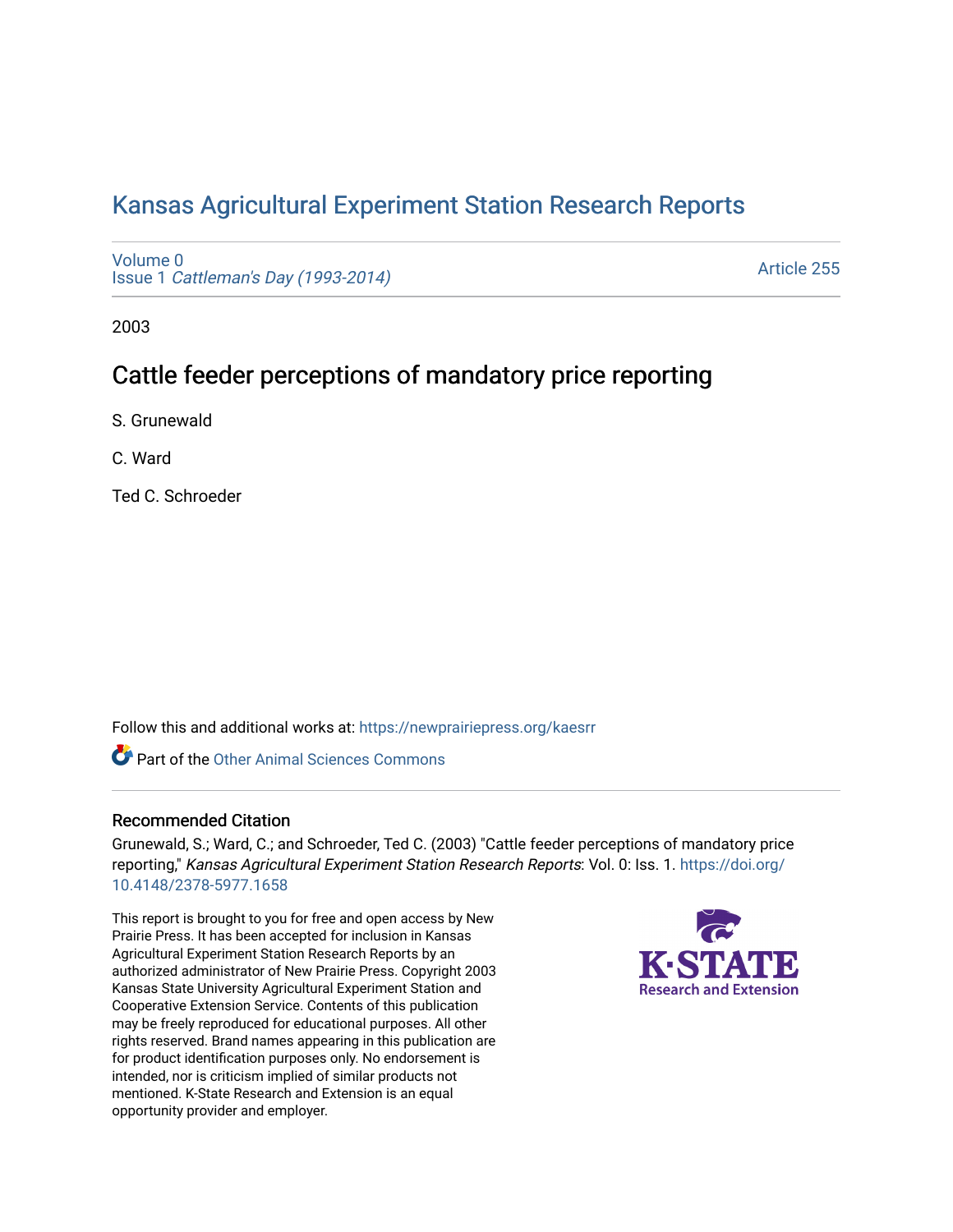# Cattle feeder perceptions of mandatory price reporting

## **Abstract**

Livestock price reporting mandated by the USDA was designed to increase available price data with the intent of providing producers with information to facilitate price discovery. Has the program been effective at accomplishing this goal? This study determined how cattle feeders, a primary target of the program, feel about mandatory price reporting effectiveness. This study reports results from a survey of cattle feeding companies located primarily in Kansas, Nebraska, Texas, and Iowa. Results indicate a diversity of opinions regarding the effectiveness of mandatory price reporting. On average, producers are neutral to slightly negative regarding the value of mandatory price reporting. Some of the dissatisfaction was associated with excessive or unrealistic expectations. Feedlot size, amount of custom feeding, and the percentage of cattle sold by the feedlot to its largest buyer had little systematic relationship to the manager's perceptions regarding the usefulness of mandatory price reporting. In contrast, feedlot location and feedlot manager opinions about market structure were related to their opinions regarding mandatory price reporting.

## Keywords

Cattlemen's Day, 2003; Kansas Agricultural Experiment Station contribution; no. 03-272-S; Report of progress (Kansas State University. Agricultural Experiment Station and Cooperative Extension Service); 908; Beef; Mandatory price reporting

## Creative Commons License



This work is licensed under a [Creative Commons Attribution 4.0 License](https://creativecommons.org/licenses/by/4.0/).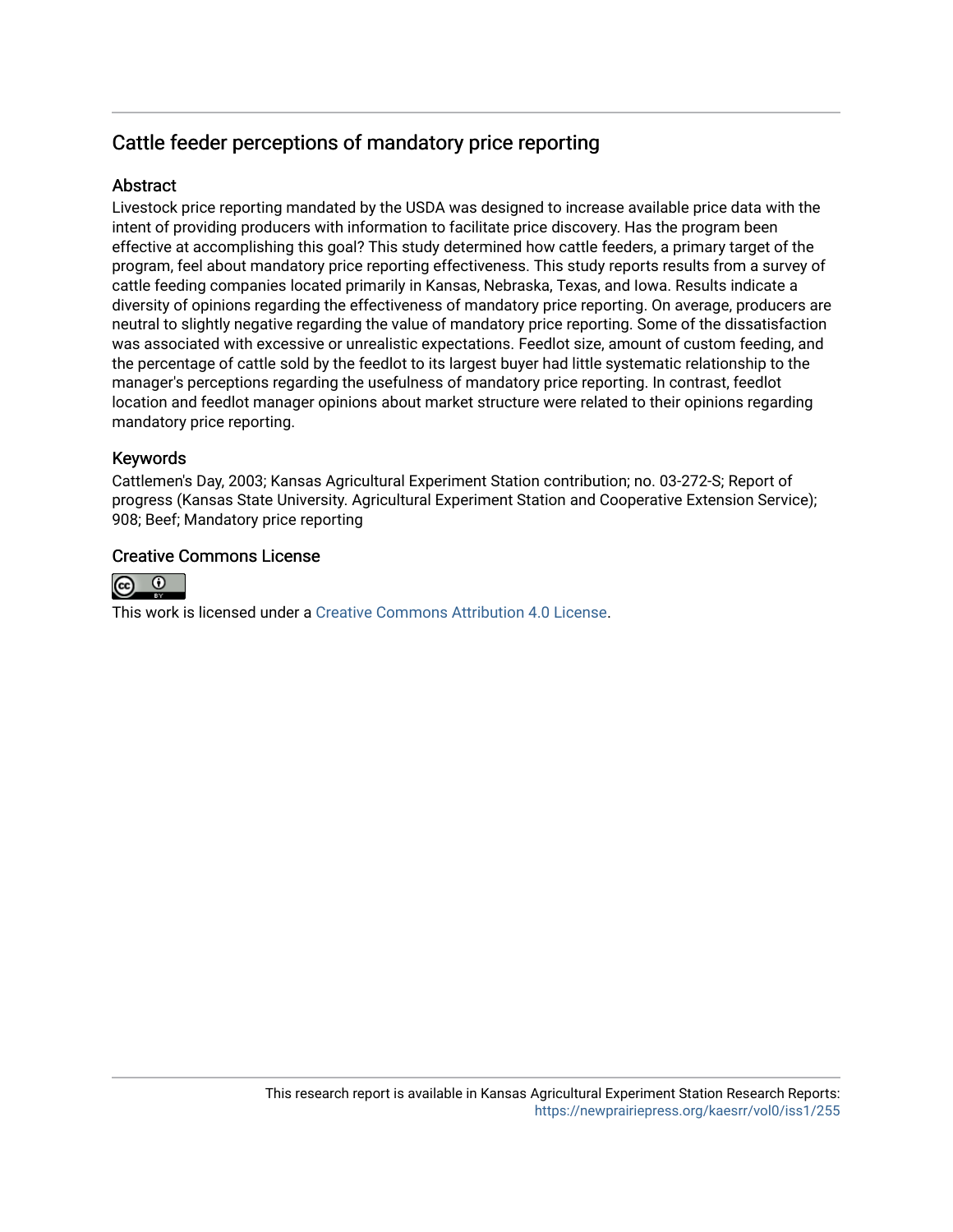#### **CATTLE FEEDER PERCEPTIONS OF MANDATORY PRICE REPORTING**

*T. Schroeder<sup>1</sup>*, *S. Grunewald<sup>1</sup>*, and *C. Ward<sup>2</sup>* 

#### **Summary**

Livestock price reporting mandated by the USDA was designed to increase available price data with the intent of providing producers with information to facilitate price discovery. Has the program been effective at accomplishing this goal? This study determined how cattle feeders, a primary target of the program, feel about mandatory price reporting effectiveness. This study reports results from a survey of cattle feeding companies located primarily in Kansas, Nebraska, Texas, and Iowa. Results indicate a diversity of opinions regarding the effectiveness of mandatory price reporting. On average, producers are neutral to slightly negative regarding the value of mandatory price reporting. Some of the dissatisfaction was associated with excessive or unrealistic expectations. Feedlot size, amount of custom feeding, and the percentage of cattle sold by the feedlot to its largest buyer had little systematic relationship to the manager's perceptions regarding the usefulness of mandatory price reporting. In contrast, feedlot location and feedlot manager opinions about market structure were related to their opinions regarding mandatory price reporting.

#### **Introduction**

Providing timely, reliable, and relevant livestock market information is an important function of the USDA. In April 2001 the USDA launched the Livestock Mandatory Reporting Act of 1999. This new information reporting law was enacted to directly address a perceived need to provide more market information to livestock producers in light of substantial changes that have occurred in livestock market structure and marketing institutions. The primary purpose of mandatory reporting was to enhance livestock market information that would allow producers to better determine prevailing prices, conditions, and arrangements pertinent to the marketing process. The Mandatory Reporting Act was a stark contrast in the process of collecting information compared to previous voluntary reporting methods used by the USDA Agricultural Marketing Service to report livestock prices and sales.

The livestock mandatory price reporting policy proposal was strongly contested by the packing industry, but supported by producers. The purpose of this study was to assess cattle feeder perceptions regarding the effectiveness of mandatory price reporting for fed cattle. This policy is scheduled for review by USDA and, therefore, having a better understanding of its effectiveness and problems would be valuable as modifications to the policy are considered.

#### **Experimental Procedures**

 To discern cattle feeder perceptions regarding mandatory price reporting, a survey was conducted in March 2002 of cattle feed-

 $\overline{a}$ 

<sup>&</sup>lt;sup>1</sup>Department of Agricultural Economics.

<sup>2</sup> Oklahoma State University.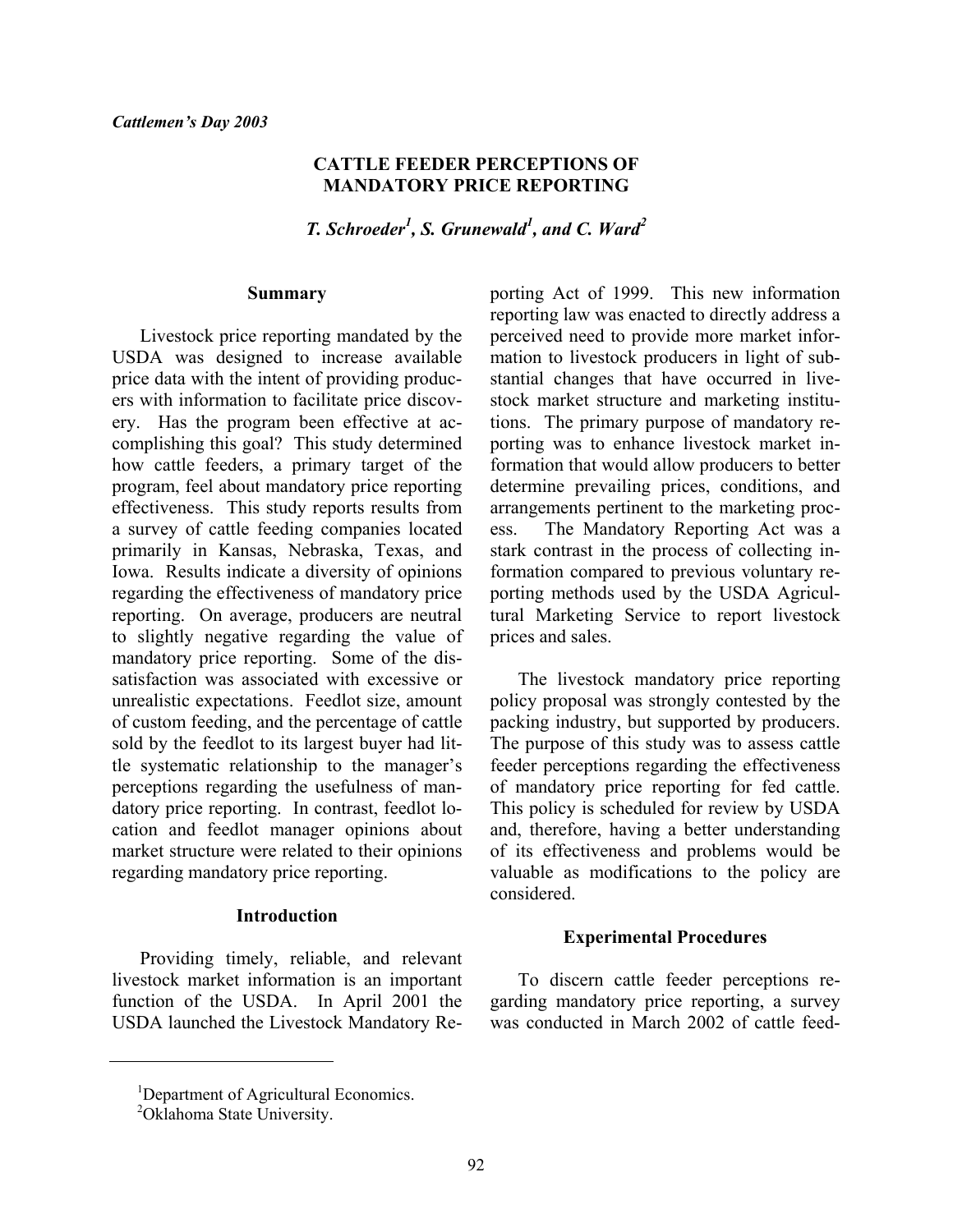lots located in Kansas, Iowa, Texas, and Nebraska. Overall, 1501 feedlots were surveyed and 316 returned useable responses (21% response rate). Response rates by state were 152/970 in Iowa (16%), 50/131 in Kansas (38%), 66/250 in Nebraska (26%), and 48/150 in Texas (32%).

 The questionnaire asked for feedback on the usage of mandatory price reports, and whether the new reports have enhanced feedlot negotiations with packers for base prices, quality premiums and discounts, and cash prices. The questionnaire also asked where the operation is located, cattle ownership, how prices are negotiated, and marketing arrangements. Opinion questions were answered using a scale of 1 (strongly disagree) through 9 (strongly agree).

 Statistical models were used to determine how feedlot size, location, marketing methods, custom feeding practices, and feedlot manager opinions about market structure issues were related to feedlot manager perceptions regarding three issues: 1) whether mandatory price reporting is benefiting the beef industry; 2) whether information has increased regarding regional/national daily fed cattle cash prices, base prices used in grid pricing, premiums/discounts used in grid pricing, and boxed beef prices; and 3) whether mandatory price reporting has enhanced producer ability to negotiate cash prices, base prices or formulas, or grid premiums/discounts with packers.

 The average feedlot respondent marketed approximately 18,300 head in 2001 with a standard deviation of more than 36,000 head. The respondents included large yards as well as many smaller yards (54% of respondents marketed less than 2,500 head).

## **Results and Discussion**

Producers were split in their opinion regarding whether mandatory reporting was benefiting the beef industry. About 9% were at the upper limit strongly agreeing (response of a 9) and 22% at the lower limit strongly disagreeing (response of a 1) (Figure 1). Statistically significant factors (P<0.10) related to manager perceptions mandatory reporting feedlot location and the manager's perception of whether large packers should be broken into smaller packers, whether packers should be allowed to feed cattle, and whether summary reports are timely enough for decision making needs.

 Cattle feeders located predominantly in Kansas and Texas were prone to most strongly disagree that mandatory reporting was benefiting the industry relative to those located in Iowa. The probability that a respondent answered this question with a response of 1 (strongly disagree), was 0.30 for Kansas feedlots and 0.15 for Iowa firms. However, overall regional differences in response to this issue were subtle. Managers that are more concerned about beef packer concentration and cattle ownership by packers or contracting are more likely to feel mandatory price reporting is beneficial to the industry.

 Only a few variables explaining cattle feeders' thoughts regarding whether information on fed cattle cash prices, base prices, grid premiums and discounts, and boxed beef prices had increased were statistically significant (P<0.10) (see Figure 2 for response distribution). As the opinion that captive supplies depress cash market prices increases, respondents were less likely to agree that more information is available as a result of mandatory reporting. Respondents that felt timeliness of daily summary reports was adequate were more likely to agree that mandated reporting has resulted in increased information. This indicates that some cattle feeder dissatisfaction with mandatory reporting is related to inadequate timeliness of reports. Cattle feeders that felt packers should not be allowed to feed cattle were more likely to respond that information had increased with mandatory reporting. The only other statistically signifi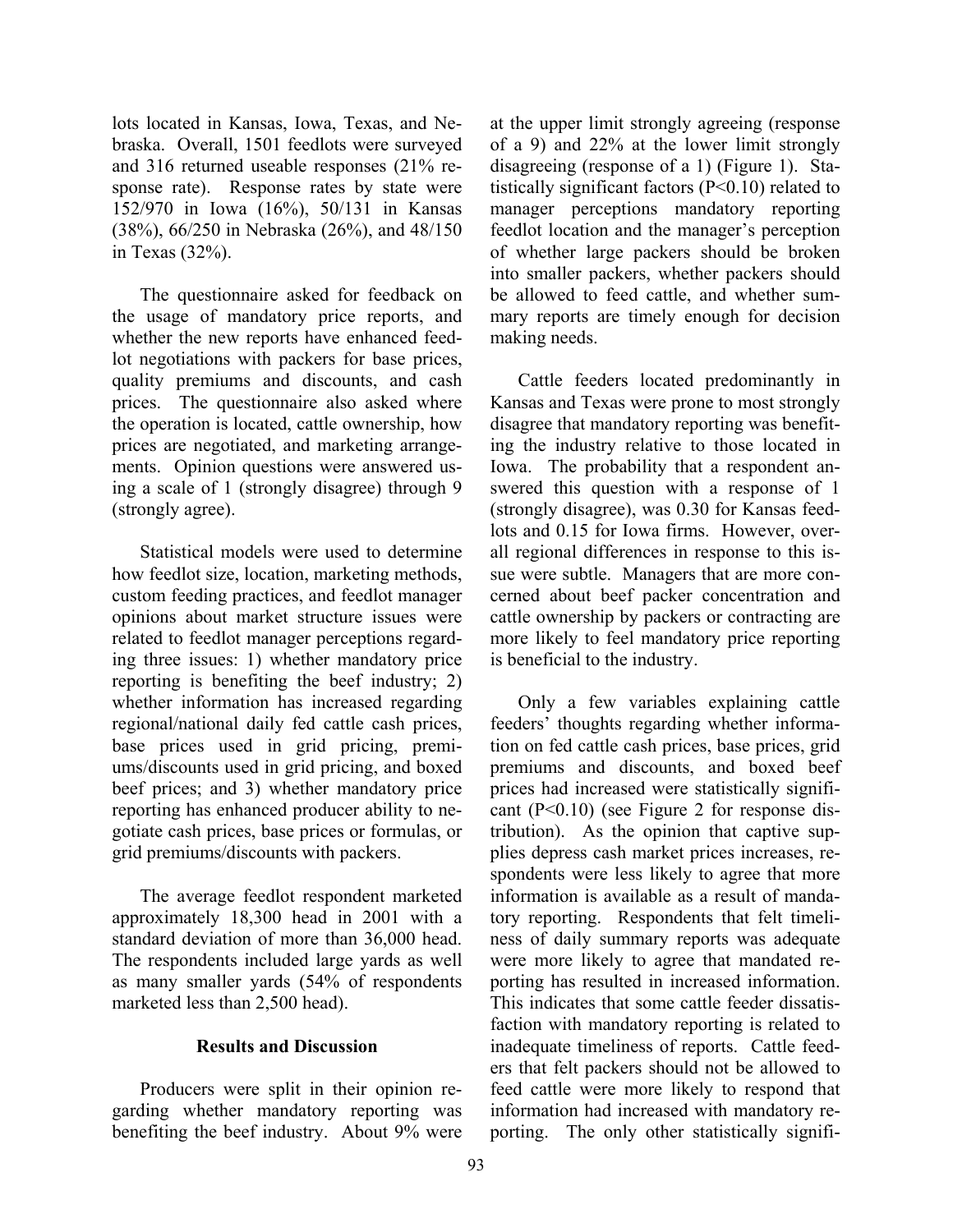cant variable was that cattle feeders located primarily in Nebraska were less likely to strongly disagree that information had increased.

 A major motivation of producers supporting mandatory price reporting was that cattle feeders felt increased information available to them regarding non-cash terms of trade could provide them increased leverage in the price discovery process. However, 38% of cattle feeder respondents indicated that they strongly disagreed (response of 1) that mandatory price reporting had helped them negotiate more effectively with beef packers (Figure 3). Like other opinions regarding mandatory reporting, there was considerable variability across respondents. Three factors were statistically significant (P<0.10) in explaining differences in respondents' opinions regarding the effectiveness of mandatory reporting to enhance their negotiations with packers. Feedlot location, opinions that the manager had about breaking up large beef processors, and opinions regarding timeliness of reports were statistically significant. Cattle feeders located in Kansas and Texas held stronger opinions that mandatory reporting had not enhanced their ability to negotiate terms of trade with beef processors than those located in Iowa; there was more than 0.70 probability of observing a response of 1 (strongly agree) for feedyards located in Kansas and Texas relative to 0.56 for Iowa firms. However, when responses of 1 through 3 were combined, the cumulative response was similar across all four regions. Cattle feeders that thought large processors should be broken up and that reports are

timely enough for decision making needs were more likely to agree that their ability to negotiate has improved. Again, part of the sentiment that price negotiating leverage of feeders had not been enhanced was attributable to concerns regarding timeliness of reports.

 Mandatory price reporting of beef and fed cattle was designed to improve information available to cattle producers to facilitate the price discovery process. It was supported by producer organizations but not supported by the beef processing industry. The answer to the question, "Has mandatory reporting accomplished its intended goal?" depends on who answers the question. Overall, many producers may have had unrealistic expectations regarding what the Act was to accomplish. Approximately 75% of survey respondents moderately to strongly agreed that mandatory price reporting was not as beneficial as they expected. With just under half of fed cattle being sold on a non-cash basis and not being reported, producers may have felt increased reporting of these prices would reveal information they could use in price discovery. Results of this survey suggest it did not.

 This is not necessarily a condemnation of mandatory reporting. Not revealing information can be, in itself, useful information. That is, if mandatory price reporting did not reveal that non-cash marketings were receiving different terms of trade than what was being reported under voluntary reporting, the perception that "special deals" were being made is not correct.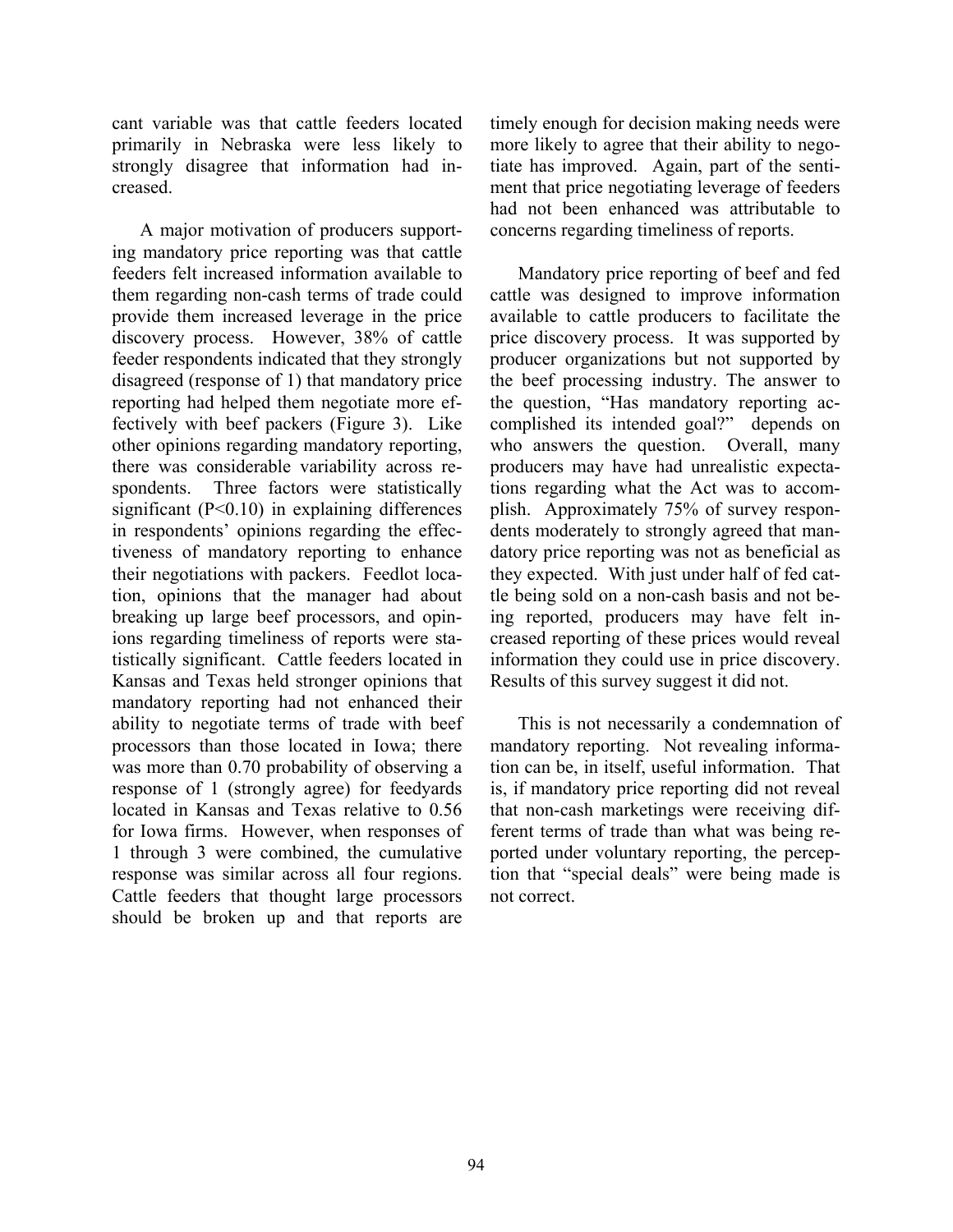

**Figure 1. Survey Response Distribution to Statement:** *Mandatory Price Reporting is Benefiting the Beef Industry.*



**Figure 2. Survey Response Distribution to Statement:** *Information on Regional/National Daily Fed Cattle Cash Prices, Base Prices Used in Grid Pricing, Premiums/Discounts Used in Grid Pricing, and Boxed Beef Prices has Increased.*